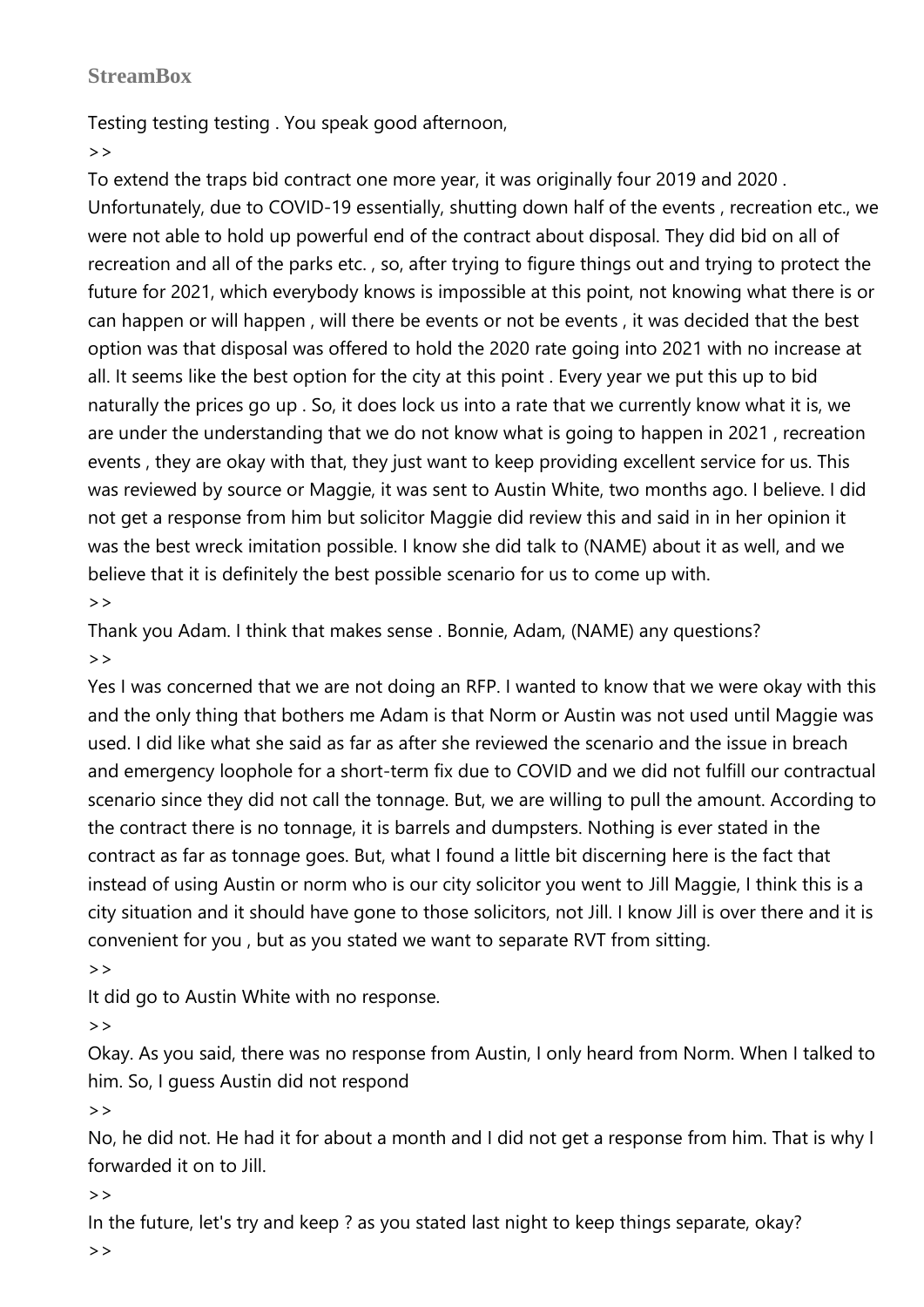Yes. Now RVT is a part of this, so I guess that was part of the reason why I used her because this does cover all RVT facilities, parking decks, trade and transit one into, RVT pays for the trash containers that are on the streets through downtown . So, it is something that is kind of combined.

 $>$ 

Backup a second, RVT takes care of the trash downtown?

 $\geq$ 

Yes ma'am.

 $\rightarrow$ 

I was not aware of that. Looking at the contract I see where RVT takes care of the liners and trade in transit one into, which I think is good. But I did not realize RVT was doing the trash downtown.

 $>$ 

Yes, because most of the trash cans sit next to bus stops, bus shelters, things of that nature. So everything gets billed out , RVT gets billed out for the trash and denser.

 $>$ 

Yes, another one near (NAME) gets filled all the time. That is one that I see. Okay, that is all I have to say.

 $>$ 

Thank you .

>>ADAM: We talked about this last night, I get why you reached out to Jill. It seems like that was an isolated incident with Austin. But, we should just make sure that that is not happening consistently . That is little concerning, but my suspect is that he is been pretty slammed. That is my guess. That is not an isolated incident, then we should figure it out, but anyway , the only other thing that comes to mind since RVT takes care of some of the garbage cans ? this may not be ? this may not matter or be an important question but after last night's discussion it just came to mind , how is the billing working? Is the city paying the bill? And then, RVT is reimbursing the city? Is it going the other way? I guess just how is that mechanism working and are we squared away on funding between RVT and the city?

>>CHRIS: Jump in and if I'm wrong Joe, but the city pays the bill and the RVT does the reimbursement.

>>ADAM: Gotcha, okay. That is the only other thing that comes to mind for me.  $>$ 

Adam all I am curious about is that I did not see any savings in 2020 given that we had far less trash given that we normally would .

>>CHRIS: We definitely saved significant money on the trash bill. Now our disposal is phenomenal, a friend of (NAME) reach out to me and she said hey we are not going to bill you for these items, because we do not feel it is right. If it is something you want to consider, we will hold our 2020 price for 2021, and I actually to her that I will take it to counsel . She was very patient, typically we only get two different companies for bid. It is a very low price for what service they are providing to us, so in my personal opinion they lost a lot of money in my opinion on this contract. But it is nice that we are able to help them through this trying time but extending another year .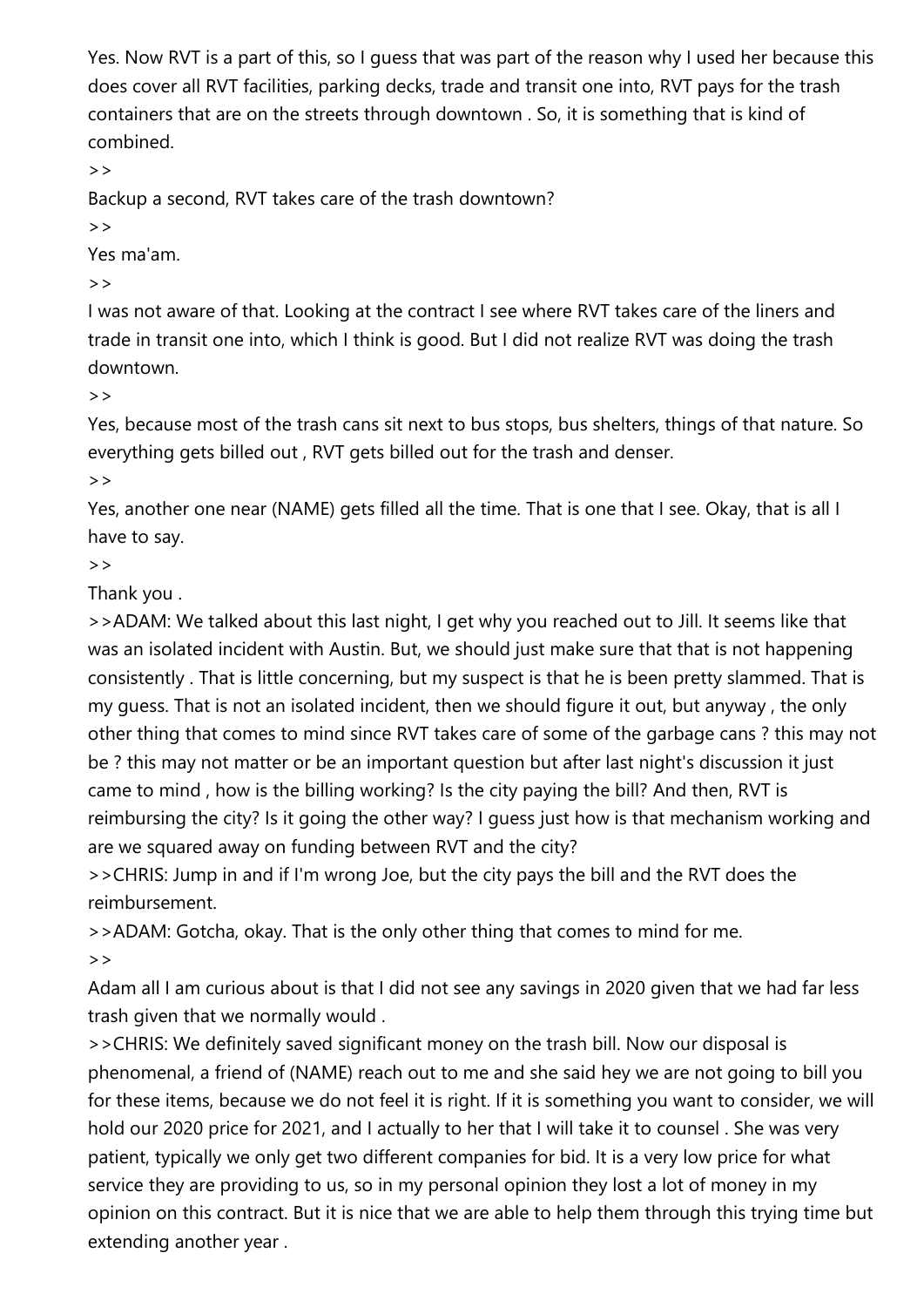>>ELIZABETH: Well that's awesome. It seems like this is an all-around wind. So clearly, it is the way that we should go moving into 2021. It is better than trying to put out an RFP not knowing what our services will be for next year. My one other question Adam in terms of like kind of a budgetary savings question is, I know that personally at my house I save a significant amount of money on trash by doing single stream recycling. That is to say, single stream recycling tote cost me like six bucks or something like that in the trash pickup cost like 25. Have we considered the idea of doing recycling of trash , is that something (NAME) would do and would that be a savings for us?

>>CHRIS: So at City Hall, public works, RVT, we do the recycling but streets and parks go to City Hall every Friday picks up the cardboard and the plastics and takes them to a recycling center. Here at RVT we have a cardboard dumpster through Bauer and it all gets taken to the recycling center, streets and part are the same thing. We are recycling all these places but the biggest thing is that the parks, last year we tried putting out the recycling containers as well as trash cans for events and things of that nature, I hate to say it this way but people just aren't separating the stuff. And really when it comes to Brandy Park or Memorial Park and things of that nature, the city is actually paying people to put their residential trash in our trash cans and we haul it away because that's pre-much what we are getting there. We have cut a few people, but it is very challenging because they come across to the park in the middle of the night, they drop their trash and if you have the police come out and they go through the trash bag, you can see that there was a person that actually put the bag in there. So I hope that makes sense. (PHONE RINGING) .

>>ELIZABETH: Yes, so there's not a whole lot ? I have to be honest , it seems to be a city that we need to do something about our current trash hauler situation. It is ridiculous that we have people who simply do not have their own trash and leave their own things in public receptacles instead. But, that is a much larger conversation for another time. But, I can appreciate that the more trash receptacles we have out there the more likely it is that people are simply going to use them as their own personal trash receptacles. But, you are saying if that we were to have recycling there was simple use those trash receptacles as well connect .

## >>CHRIS: Yes ma'am.

>>ELIZABETH: Got it.

>>CHRIS: It is not been successful at the events that we have tried using it so far.

>>ELIZABETH: I think there is a learning curve element there, you have to do it for a period of time before people start to really get onto the fact that you have recycling receptacles. But, with that said this may not be the year to try and introduce another learning curve to anybody (CHUCKLE) because we have had a lot of learning curves anyway. But, I think it is something that we should bear in mind , but you're right there are a couple other ducts that we have to get in a row before we go there. Okay, I think that was the only question we had. My only other question was the verbiage in the resolution reads to me a bit like an ordinance ? And I do not know if that is appropriate in a resolution setting. I am concerned I guess specifically about item number three on the resolution. All ordinances or resolutions or parts of ordinances or resolutions insofar should be replaced to rescinded ? That is nothing I've ever seen in a resolution before and I'm not certain if it would not have some sort of detrimental effect on anything else within ? I do not really think there will be any impact but I am just trying .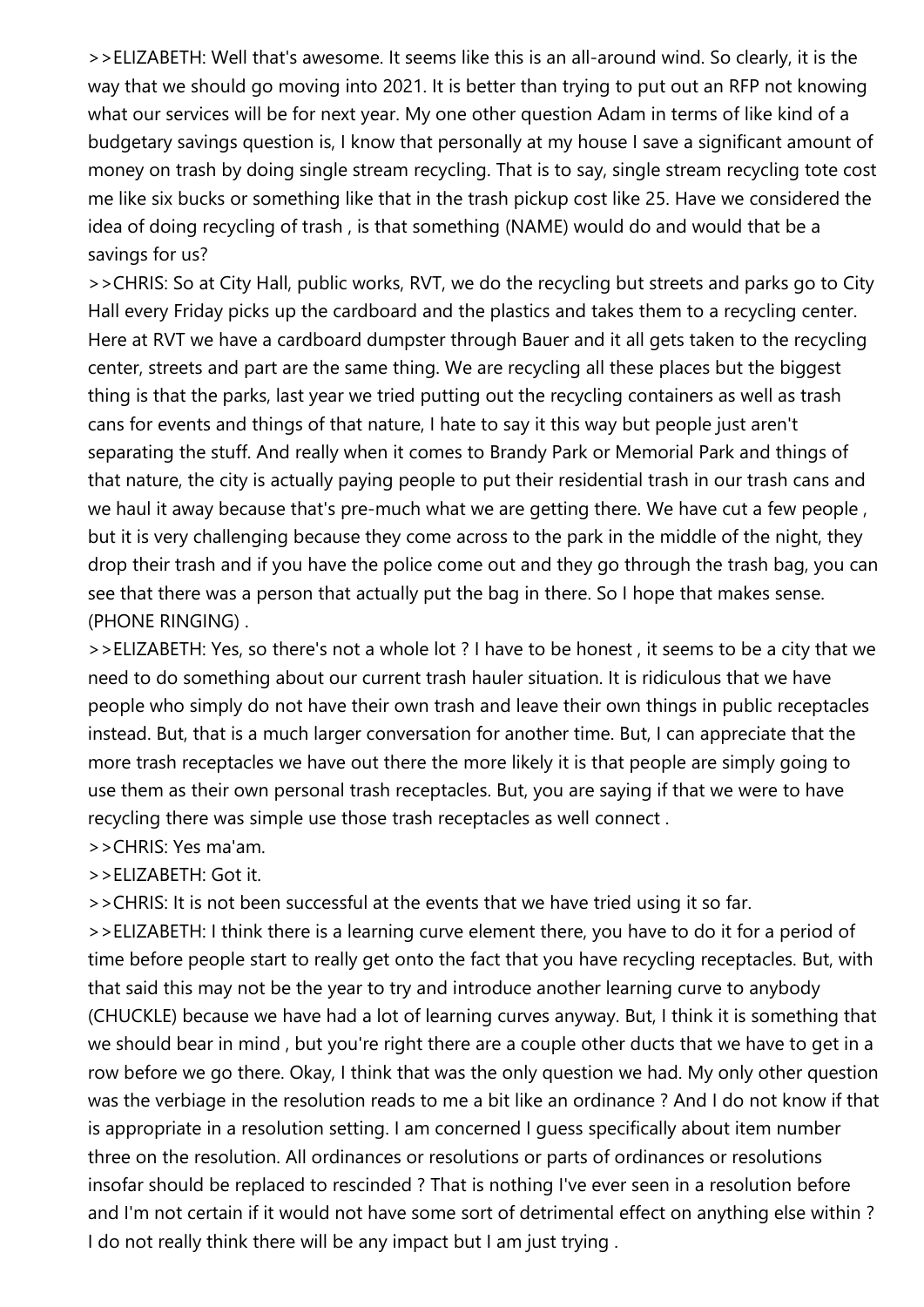>>CHRIS: Right, we can just simply remove that and get a new copy from Janice.

>>ELIZABETH: How does anybody else on counsel feel? I was just hoping there would not be anything negative about that incorporating it into the resolution.

>>ADAM: I don't think it is a bad idea, but I would double check to make sure. There is always random quirky legalities that hang out there in ordinances so I can appreciate that.  $>$ 

Can I say something? That should not be in their . There is no need to have the mayor's signature on a resolution ever.

>>ELIZABETH: Okay, all right awesome, thank you Janice.

>>ADAM: Janice to the rescue.

>>ELIZABETH: Janice maybe you can work with Adam to revise that real quick? It really reads like an ordinance and I do not know if that language is appropriate and something as simple as a resolution. The one thing I would not mind seeing in their Adam is the precise cost of the contract for 2021. The 44,000 ? .

>>CHRIS: If I do it as a not to exceed is that better?

>>ELIZABETH: Yes, that is better.

>>ADAM: Yes, I think that is fine.

>>ELIZABETH: Would be nice to have the number in the resolution.

>>CHRIS:

>>JANICE: Call me and I will help you with the back end of it. P6 okay thank you. I .

>>JON: You said that the mayor signature is not required on resolutions, is that true? Joe, is that correct to your understanding ? I could've sworn that it was recently told to me that the mayor does have to sign resolutions.

>>JOSEPH: They would have to sign all contracts.

>>JANICE: It was all contracts, not resolutions.

>>JON: Okay, sorry.

>>ELIZABETH: Okay, will now that we have thoroughly debated this item, does anybody have any further comments? Before you'll never get anything past Janice

(LAUGHTER)

>>JANICE: Too many years Elizabeth. (CHUCKLE) .

>>ELIZABETH: I am glad someone has too many years. And if I do not have any other comments I will take a motion on this resolution.

>>BONNIE: I make a move that we pass this on to full body counsel with the changes.

>>ADAM: I second that.

>>ELIZABETH: All in favor ? (I) .

>>ELIZABETH: Resolution awarding the professional design for the Willow Street Rican design and one of the seven parts it is submitted. John Sander?

>>JON: Since it is programmed it should say ? I submitted a proposal . But anyway, Willow Street is essentially the quarter-mile long I call it million-dollar alley , there is \$1 million set aside for contraction. The purpose of it is a safe walkway for college students and pedestrians in town going from east to west. We are going to try and implement grain infrastructure and improvements in its design and construction. This Willow reconstruction will go from the west side of market Street to the east side of base Street. I will put out an RFP in the summer for and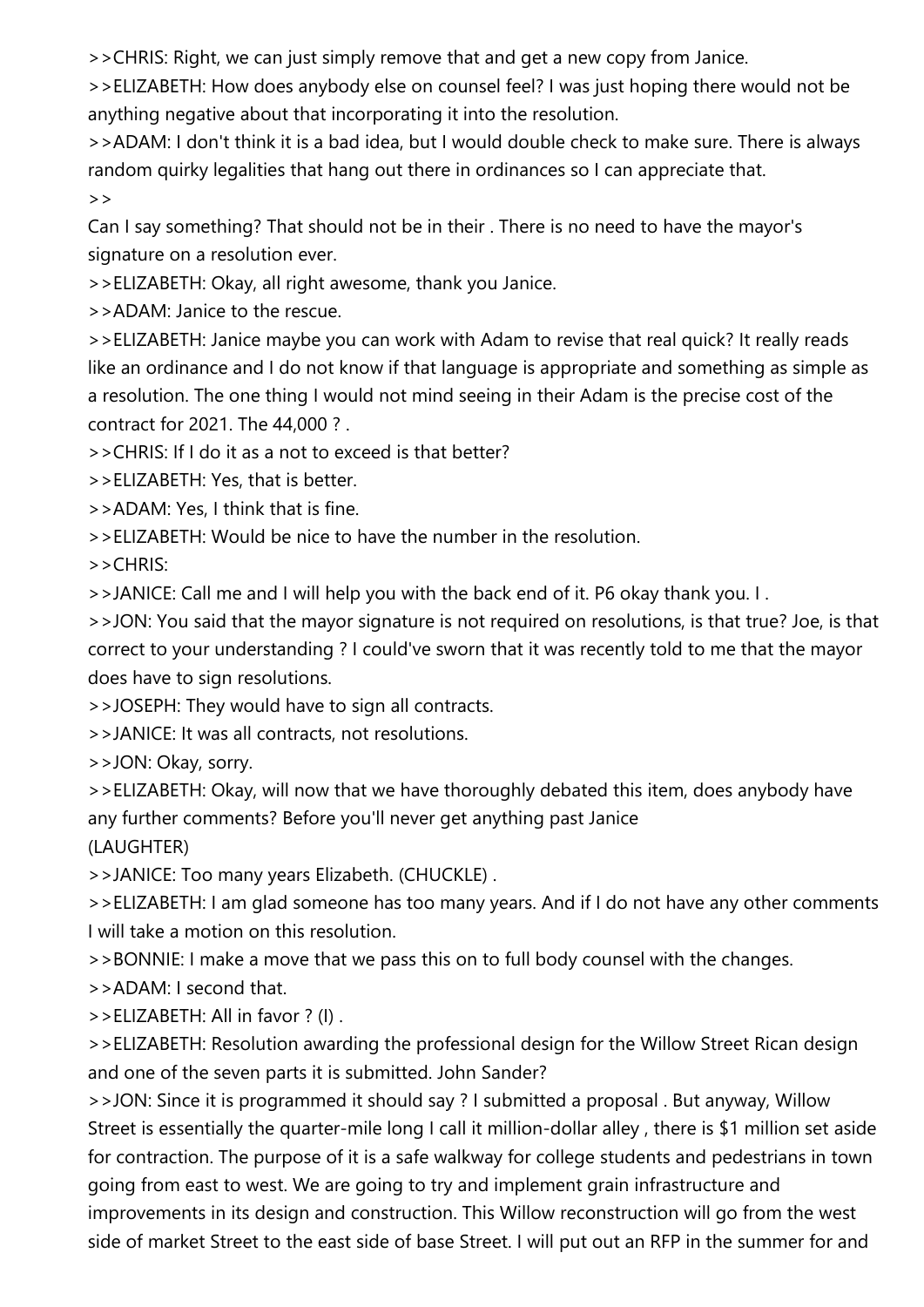got seven proposals. Just some more highlights of the project , right trying to incorporate design concepts like permeable pavers, things that allow water to infiltrate, it will be a fully construction of Willow Street. In conjunction with the way sport initiative which is in multiple projects, so much ? some of which are done and some of which are not done yet , and some of which are currently on the books like this one for example. Looking at there is a whole bunch of utilities and overheads and I am sure there are several underground utilities that will have to be looked at in design. In addition, there will be lighting warrant study, just being a safe walkway we want to make sure that it is lighted properly. If you see this, there will be a coronation with the local colleges and businesses and PennDOT involvements because of the \$1 million for the project is TA set aside money which is federal money, feds give the oversight to the local PennDOT District, this is PennDOT District 3. There will be 88 improvements ? a D a . We have seven proposals. You guys have all had a chance to see them or at least ? there have been a couple emails I have shot out regarding them. Most of them already saw the dollar figures , that is all public knowledge. I will read those out loud. We have ? Bassett engineering, for the design services \$418,000. Hundred six \$9702. Larson design group, \$420,000 . Lytic, hundred 91,000 four, peters, for 43,000 , stall shave engineering \$489,436 and would engineering 406 seven , 643. That's all have at the moment. Any discussion here? I personally am down to three in my mind. I guess I might well state that, who they are? Hello?

>>BONNIE: Hi John. I don't know what she heard ? .

>>ELIZABETH: What?

>>JON: I'm kind of shortlisted down to three in my head, and ultimately one but if you have a chance to review the proposal I assume , what are your thoughts?

>>ELIZABETH: If I can ask a couple of questions John first. Or I guess make a couple of statements and then get some input from the rest of the finance committee . Generally speaking, when a resolution comes before the finance committee and the full body of counsel for adoption, it does not fall to counsel to debate the merits , that is to say the administer ration his art he selected over a proposal. And is recommending that proposal to us, now, I have skimmed the proposals that we have received and I guess and I am okay with the idea of us debating the merits and various proposals of that's the way we want to go. But generally speaking, in every past example that I can think of, when it comes to counsel for about , the resolution says this firm, this amount of money , this is the administration's recommendation. The administration is presenting this firm, this proposal for your acceptance. >>JON: Yet ? yes.

>>ELIZABETH: This is unusual, what made you decide to go this route?

>>JON: I'm just trying to be transparent and let you know all that proposals on there. The dollar figures and all my thoughts on the proposals. I am trying to be transparent and communicative with you guys as far as what we have got going on. But, if it is too much I can scale it down. >>ELIZABETH: I guess my thought ? my thought would be that perhaps the way we approach it is a little bit more to discuss the merits of the various proposals today at finance. But, ideally I ask that you either pull this from the agenda or that we table it and then we come back to it next Thursday with the resolution from the administration that says this is the firm that we are going with and this is the amount of money. I appreciate your ability to have input on it, but I think that when whatever form of this we pass should just have one firm and one dollar amount.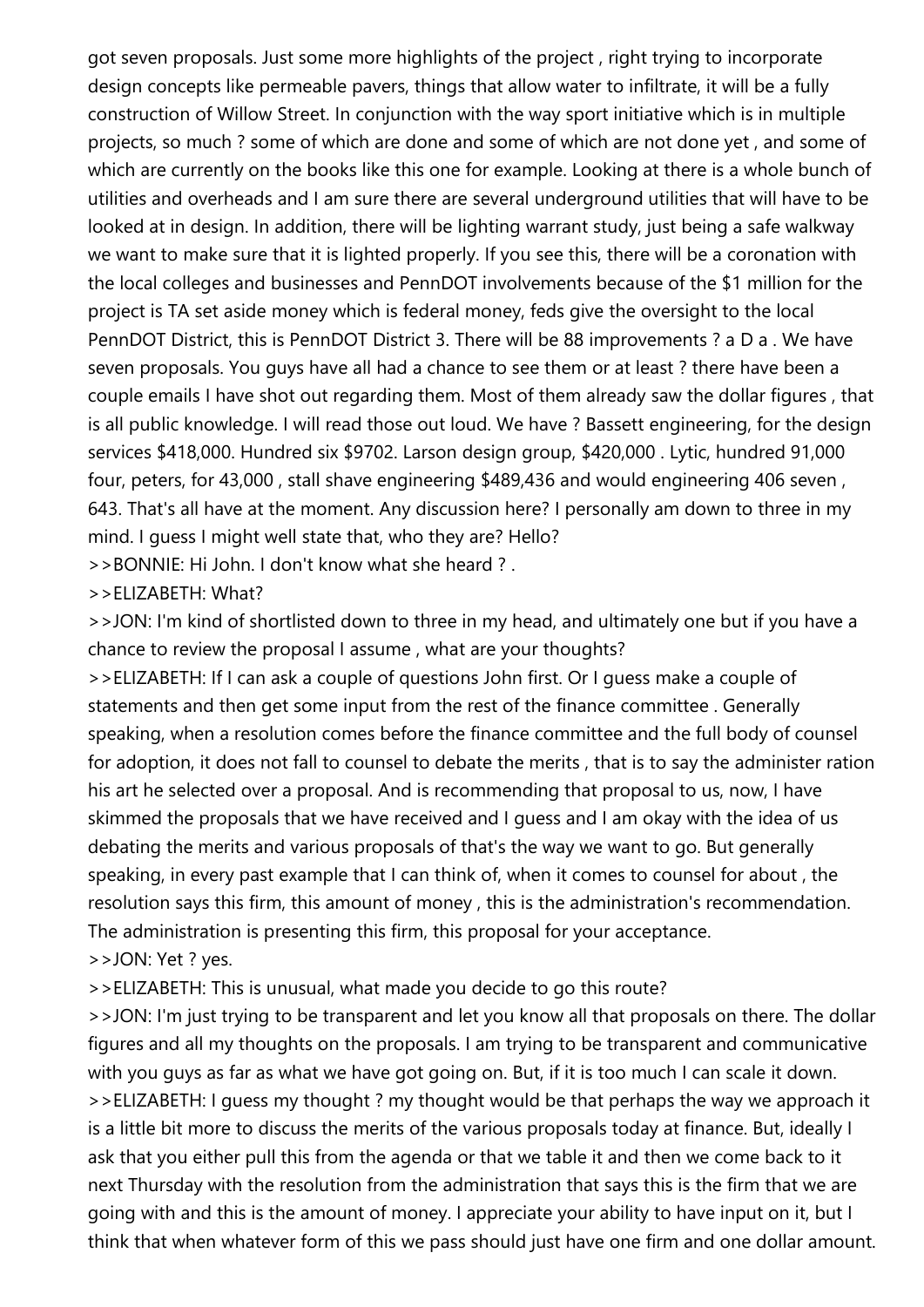>>JON: Sure.

>>ELIZABETH: And call it a day. Bonnie,

>>BONNIE: We are not supposed to table from a committee,

>>ELIZABETH: Correct, we would table it from the full body, and my recommendation on it would be that you go to Derek and ask him, the administration would be able to pull something from the agenda at this point. So, just ask them to pull it and then we would see it next Thursday in a slightly different format.

>>JON: So next Thursday you want me to say ? to write a resolution that says we recommend firm letter a in this amount of dollars ?

>>ELIZABETH: Yes, if you want to Janice she would have a lot of formats for that. Whereas , such and such, this hereby awards the contract for the Willow Street Alley to X firm in an amount not to exceed X, Y or Z. Not to exceed number carries with it the assumption that I know I saw at least in (NAME)'s contract that they were not including any money for lighting design. So, if we wanted lighting design that was going to be an additional amount of money. But, part of the point of the not to exceed is that you would have to come back to us if you have any add-ons to the original contract amount.

>>JON: I understand, thank you.

>>BONNIE: It is very helpful though John,

>>ELIZABETH: I appreciate the opportunity of input on that, but I think when we go on it the better format to take would be the firm that we have chosen and the amount of money that their bid includes.

>>JON: Okay.

>>ELIZABETH: So that said, my recommendation would be that we forward this with no recommendation to the full body counsel. But, of course that is up to anybody .

>>BONNIE: I make a motion that we process on with no recognition.

>>ELIZABETH: I do not think we need to do that yet Bonnie, I guess what I was trying to say is that do you Adam and body do you have any thoughts on the proposals, on the merits of the various proposals? Or John, do you want to give us a bit of an overview as somebody who has spent more time with each of these proposals than any of us have had?

>>JON: Sure. There are four that stand out. Stall Schaefer engineering, would engineering, would engineering , Larson engineering and (NAME).

>>ELIZABETH: What you think stands out about them? So those four have .

>>JON: Yet to follow their design plans and specifications that are written in the design manual three to be specific. Those four companies have extensive work with PennDOT. And it makes my job a lot easier. The design portion will go a lot smoother. I think the other three are not quite there at this moment. And frankly, there proposals do not have the while factors that start shapers, (NAME)'s and Wood did. So, I will pick from one of those four friends.

>>ELIZABETH: It will actually be next week John, just FYI. We have a very shortened schedule of Council meetings in December.

>>JON: Okay.

>>BONNIE: And John, if there's going to be a discussion with Dewberry, how much the light ? lighting would cost, the lighting design, you have to put that in there.

>>JON: Well, you can have that discussion and I will redo the proposal on it. In addition to the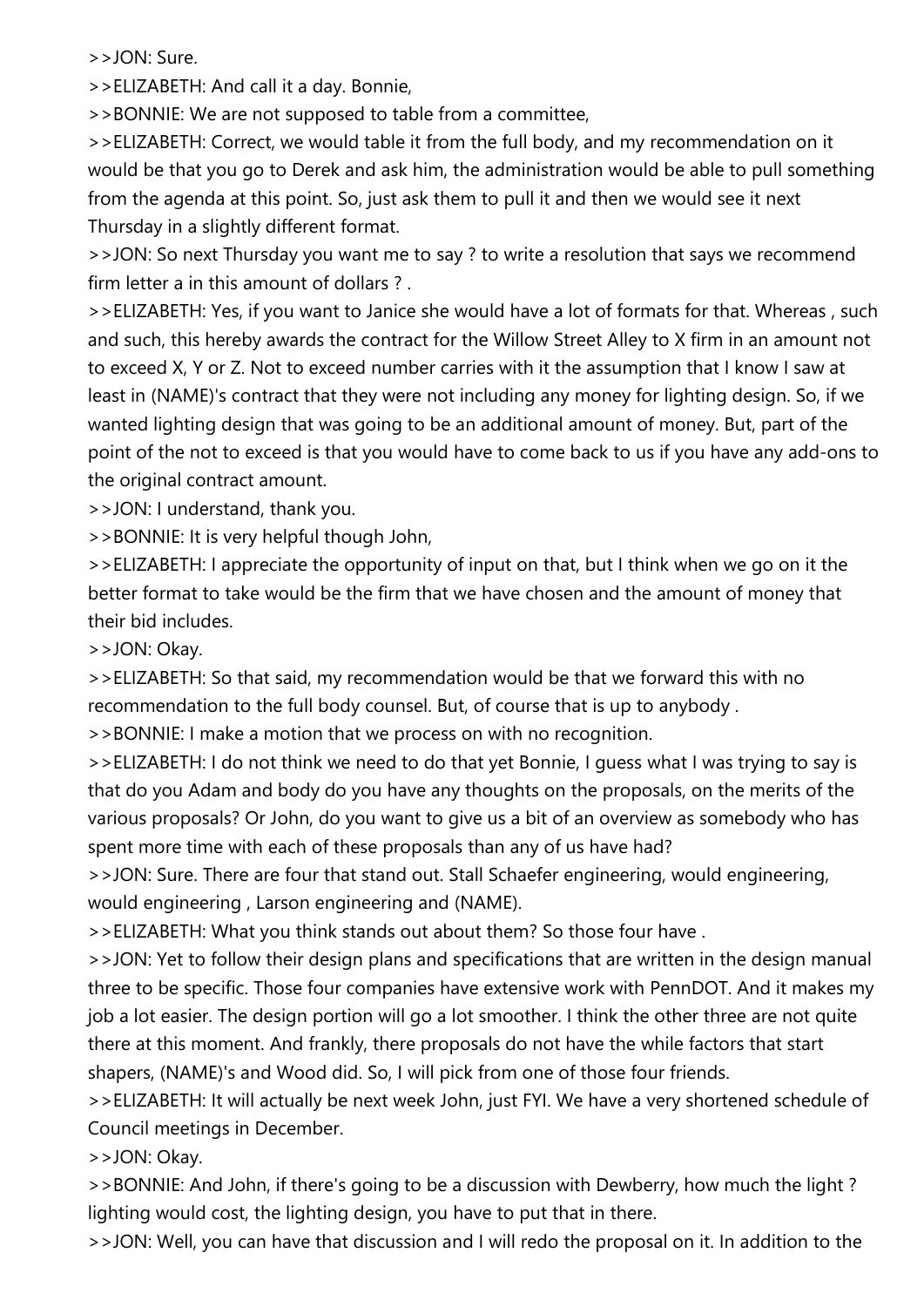fees ? the dollar figures that the seven companies submitted there also additional fees that may include ? further historic studies then what PennDOT and Willow already do themselves.

(PHONE RINGING) Supplement will be added and in addition to that, sorry, I can't hear with the ? an environmental assessment will happen but on page 2 or three a supplement will be added to that. In addition to that, because it is a historic district, there is a potential for archaeology, unlikely archaeology in the area in the event that they find something to further archaeological studies as well. So, there are several things that they could put in there but they did not. So ? . >>ELIZABETH: Just to be clear John, what is the scope of work the city is envisioning for this alley?

>>JON: The scope of work is that the winning firm will submit a what is called APS any package, plans, specifications and actions package. Signed and sealed by a licensed engineer, that include specifications for the construction and handles over to PennDOT, and PennDOT will bid them on their electronic instruction management system East ? E CMS. That is deliverable. Then, it will be awarded to a contractor for a low bid and they will build it.

>>ELIZABETH: Got it, I guess what I am asking is what are we picturing this thing looking like? >>JON: Sure. If you saw in my proposal , a somewhat green and for structure with 1/3 of the services being permeable. And or adding ? how do I say this ? other aesthetic elements on the side, so as to ? four beautification essentially. This will be shared as a walkway and roadway as well. The three got it. So basically what we are looking at is possibly some element of streetscape .

>>JON: Correct .

>>ELIZABETH: And the bid pretty much standard paving on two thirds of the alley on either side, a central strip of permeable pavers on the theoretical not drive surface? >>JON: Correct .

>>ELIZABETH: Are we looking at March crop ? marked crosswalks where the alley crosses other roadways ?

>>JON: That was in the conceptual images and we will have some discussions during design, it will be up to the designers to present that to us and we can say yes, sir no, basically.

>>ELIZABETH: I guess that is what I am asking, in these designs that they're putting together theoretically there will be some creative elements related to the green alley concept?

>>JON: Within the confines of a million-dollar construction project, yes.

>>ELIZABETH: I guess what I was trying to get out from reading the various work listed in this proposals is to what extent they were just figuring they would put in a green alley and walk away from the project and to what extent these design boards included some other green elements of construction. So, we are not going to ? if we say that we want crosswalks across some of the thoroughfares between the college and market, they will not say oh that will cost you more money to design us?

>>JON: I cannot answer that , as far as a planned view I did not give you that. So, I cannot give you that off the top of my head.

>>ELIZABETH: Okay. I am just trying to make certain that these bids include all of the things that we may want, understanding that we have a million-dollar ceiling for what we spent on the actual construction. It was more money than we asked for when we got it. We asked for \$900,000 for a green alley way, on Willow Street and they gave us a million. So, theoretically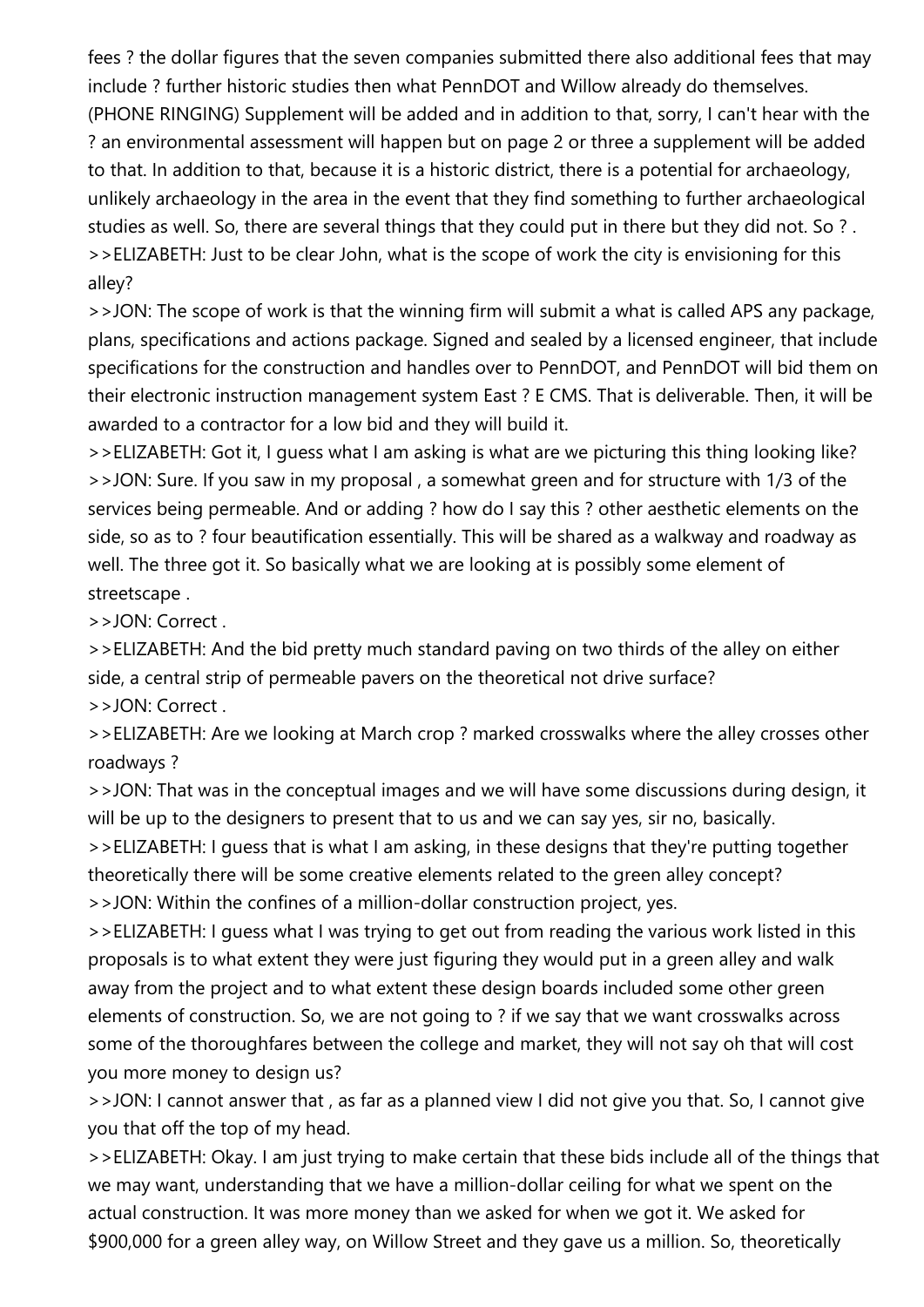they may be able to to do more than what we originally proposed. Probably not given that the cost of things rises. But, with that said I want to make certain that we are not going to then incur another \$40,000 in engineering these after-the-fact in project management fees because we are trying to ? because there are elements of the project that we did not include in the bid. >>JON: I certainly hope not. I will definitely put not to exceed ? hopefully we do not get to the point.

>>ELIZABETH: Well, the not to exceed, it does not have any teeth if they come back and say well if you want this then we want more money. Then you go back to counsel and say we have to give these guys more money. You know? So, I guess ? I am looking for the specific things that we may request from them, lighting is extensive. We are probably knocking to go with lighting if it is not part of the original scope. But things like crosswalks are not very expensive. So, I guess if you could put some thought into whether or not that is included into any of the proposals that would be appreciated because that would dictate which proposal the administration would want to go with among your top four.

>>JON: Sure.

>>ELIZABETH: The one that seemed like it included more creative elements of it so that we were not going to pick X firm and then constantly run up against, we did not include that into our proposal and argue about extra money. Bonnie, Adam any extra thoughts?

>>ADAM: How much inputs are businesses along the street going to have whenever this goes into the design phase? Depending on that too, what kind of feedback are businesses going to be able to have on the design here? To get their buy-in or input here?

>>JON: In fact I have argument with a couple of them in regards to this project, not just once, but needs. That will be related to this. So, they will be going door-to-door and essentially knocking, ? we are going to fully reconstruct this road, full depth, what needs to have? Then we can help capture everyone's needs and one shot. And they have \$1 million to do that so ? public ordination is involved and I think it is one of the items ?.

>>ADAM: Good, that is important. They provide a lot for the cities, I want to make sure that we can incorporate what they need and help out as best we can.

>>JON: Absolutely, I have met with two of them down there already.

>>ADAM: Okay, perfect. Before they are to voice their concerns so I am happy you are doing a John.

>>ADAM: Just some procedural , there are several other questions Bonnie, sorry. Okay ? sorry (CHUCKLE) Liz, procedurally, this is just FYI for you however we deem we want to handle this, I did talk with Norm earlier in the year just to understand procedurally what we could and could not do in committee. We actually, from talking to him can table in committee, however, if we are uncomfortable doing that we can also make a motion to forward to the full body of counsel recommending to table it as well. So, we have a couple tabling options here if we deem that necessary.

>>ELIZABETH: I think the best course of action would be for the admin efficient to pull it. The only reason I think that is I think they are going to want to substitute a completely different resolution. And, if we table it then we have to take it off the table, we have to make a motion to amend. We have to substitute a different motion altogether.

>>ADAM: I got you.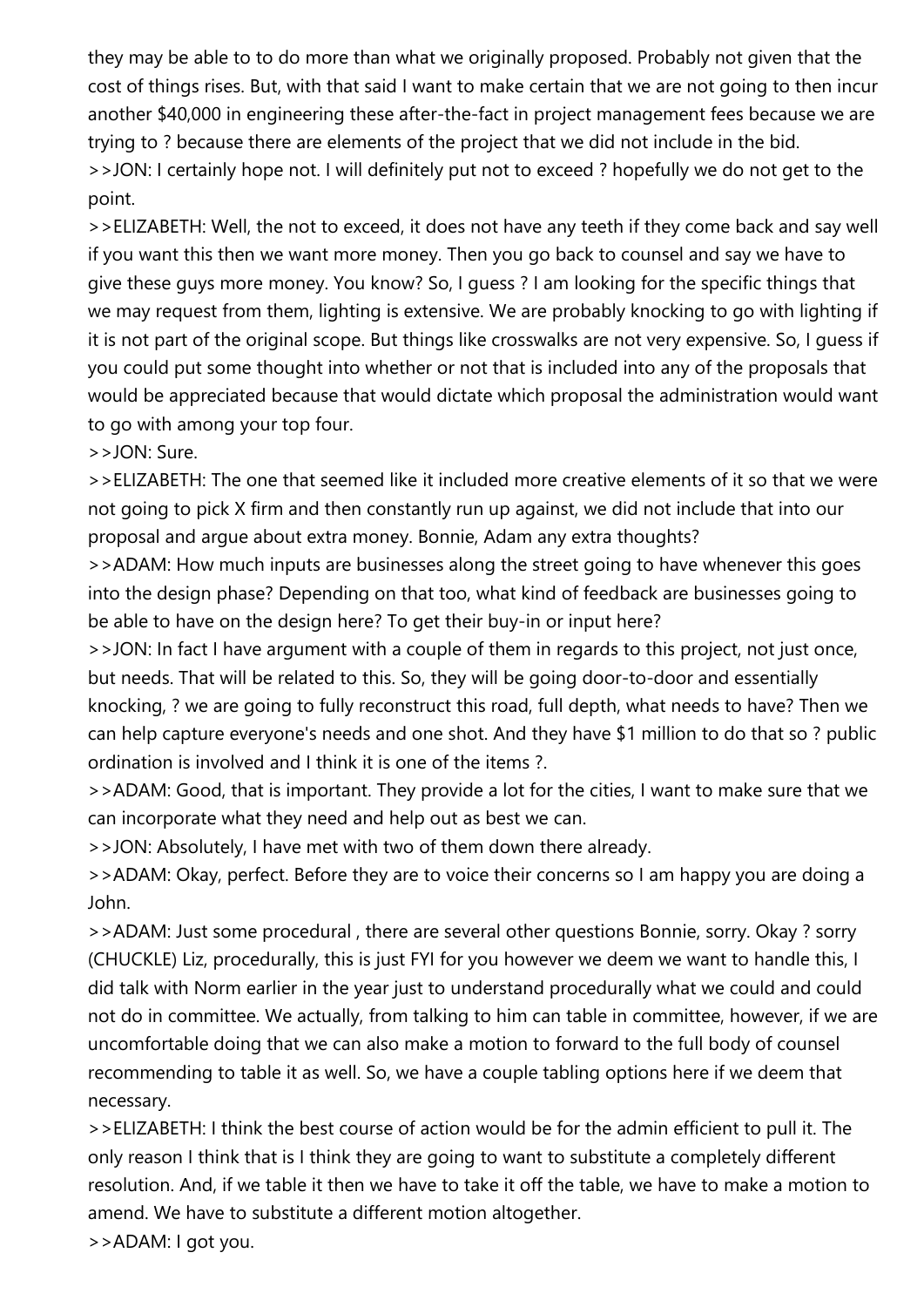>>ELIZABETH: So, I think that is helpful and in general I think that will be useful to us, but in this particular case I think the simplest thing would be for the ministration to pull it and bring something different back.

>>JON: Real quick here, essentially the proposal that says we are selecting blank firm in the amount of blank dollars. I am literally going to fill those in, I will fill in those two blanks and bring it back to you next week and we'll go from there, correct?

>>ELIZABETH: Let me look at the ? .

>>JON: The reason I did that , there was a specific reason. I did not want the public to know ahead of time who won the job ? like oh firm A wanted.

>>ELIZABETH: Well known technically knows until Council votes to approve ? you can bring it to us next week and it could say whatever name in there and it could be like wait a minute, we do not want that firm. I don't think that would happen (CHUCKLE) but , you see what I'm saying. Yes, we have kind of vibe notices through the choice of the ministration is until Council votes on the resolution. That choice is not official. We can always say we do not have the money, we don't think ? we could disagree with you. But, generally speaking especially with the process of you allowing us to provide all the proposals to us so we can review them ourselves and of course I trust in your spare opinion more than I trust in our own. I think that the net outcome is likely to be that we will approve the name that you bring forward. But, I am looking here ? you may want to run it past either Joe (NAME) and/or Janice. And I believe that the city would authorize the finance director to execute a contract and select a firm on behalf of the city of Williamsport not to execute a proposal, but I am not certain. Multicity city Council hereby approves the proposal ? .

>>JOSEPH: I can get draft language, that is not an issue.

>>ELIZABETH: Thanks Joe. But, other than that ? frankly I am excited that we got so many responses and I am intrigued to see the variation in the cost. Between the various responses, but my hope would be that some of the ones especially ?.

>>JON: Other than the one outlier, some of them ? most of them were somewhat close.

>>ELIZABETH: There is still a gap of \$50,000 between some of the firms that you liked , actually a gap of close to \$70,000 between some of the firms that you liked and some of the other firms that you like. Which is unusual.

>>JON: You would see tighter numbers if this were a very cut and dry construction bid , however it is design services. But, anyway in regards to finding distal let you know, we have the funding set aside for CDBG funding for next year. So, what I would like to do is that I have a lot of calls from these firms, what is going on and what are you doing , I would like to award to one of these firms now and have them start actually designing services next year. Is that reasonable? >>ELIZABETH: I think that would be more than reasonable. Honesty, the only issue would be once again, I do not know what the timeline was, usually when we get bids they have a certain window of time of which the bids are good , often it is either three or six months but I'm not sure the length of time for these bits. But, we would need to ascertain with whatever our choice was that they were willing to honor the pricing if they were not going to start work until some point in 2021. I mean, as we know, I'm not sure and I think Skip, I am not sure if you still here, yes yes, as we know, the 2021 allocation for CDBG will not necessarily be available to spend January 1, in fact, I do not know ? we generally get the funding relate, am I right about that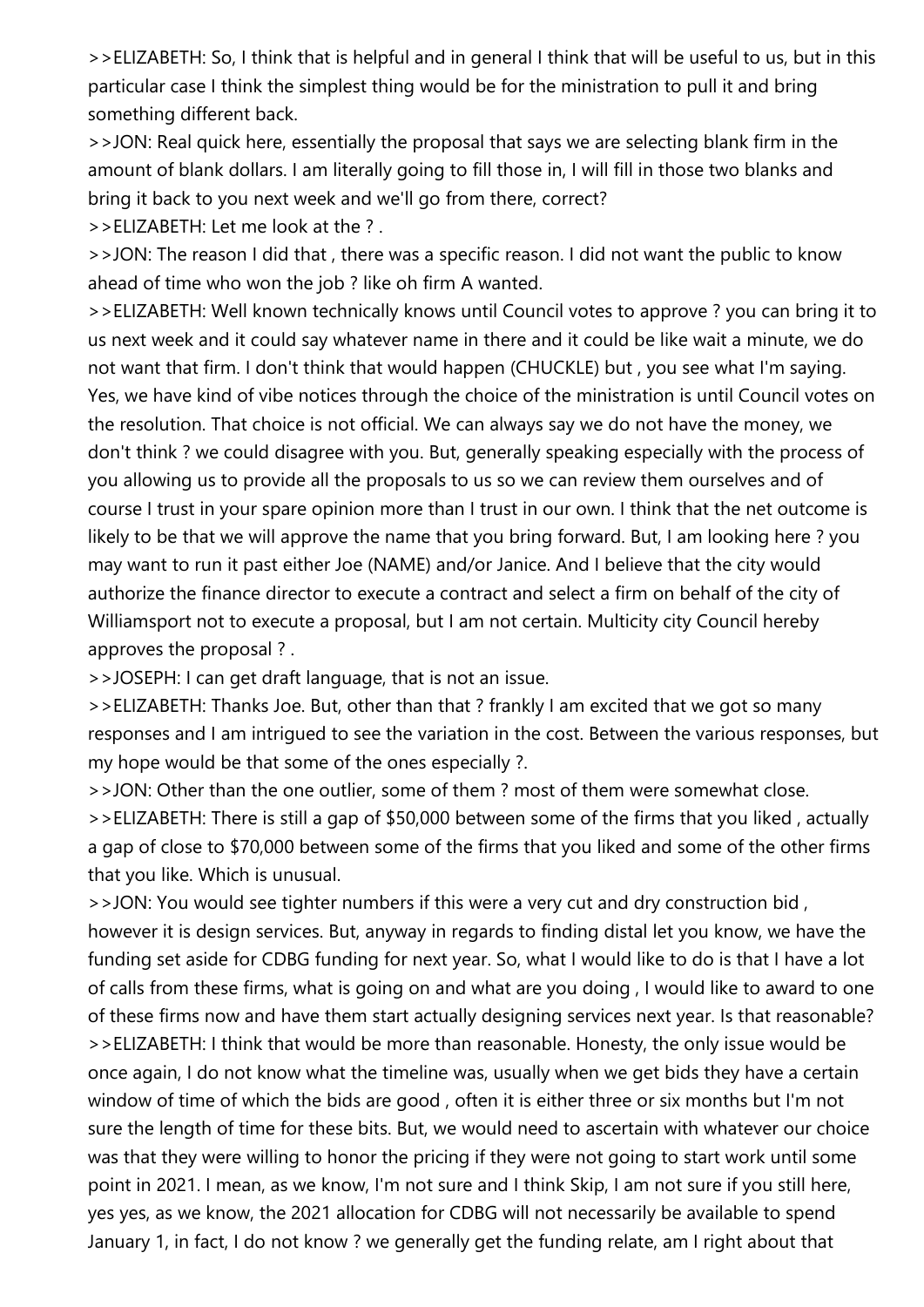Skip?

 $>$ 

Correct. It will be later in the year.

>>ELIZABETH: Do we have money that we can flex out of CDBG another year?  $\rightarrow$ 

I believe we can make it work.

>>ELIZABETH: Okay. But, you will want to coordinate Mr. Sander with Mr. (NAME) to make certain that the funding is available and when it will be available before we have a specific start time. But generally, as long as the contract is awarded within whatever window the proposal has, then it will not start for a little while and they will honor the price. So, my one other comment would be given that there is a \$70,000 spread between the lowest preferred bidder that you talk to us about and the highest preferred bidder is that I would want you to look amongst those proposals that you thought were the strongest and ascertain which one is giving us the best value.

>>JON: Got you.

>>ELIZABETH: Which one we are least likely to have to go back for add alternates and things like that to make it a go. Or, which one is going to streamline the process or whatever. That is more of a matter of your opinion than mine. So, Mr. (NAME), you're going to Mr. Sanders some pointers on how to put the resolution together . John, just be aware that I believe Janice I think you will need this in hand before Friday before noon?

>>JON: She will have it tomorrow.

>>ELIZABETH: Okay good. I know because of the weird timeline in December you're going to have to get it to her pretty quick. All right, and then if you can just check with the mayor and make sure he is okay pulling it from the agenda for this meeting then it will be back on next Thursday okay?

>>JON: Okay, thank you.

>>ELIZABETH: Thank you very much. Finance, we can forward it with a recommendation from the table if you would like and then if for some reason it does not get pulled, that will lead to it being tabled in front of counsel. Finance, do we want to do that?

>>ADAM: Yes, I am okay with that.

>>ELIZABETH: Do you want to make a motion for that?

>>ADAM: I want to make a recommendation in the full body of counsel to table. Before second. (I) (I) (I) .

>>ELIZABETH: Thank you John for doing that for us and Mr. Sanders for helping us with that later. The final item on our agenda today is any related items, does anybody have anything they would like to bring forward? All right, hearing nothing ? .

>>JON: Give me a second, I have something.

>>ELIZABETH: Okay (CHUCKLE) .

>>JON: The (NAME) scoreboard, we are really close on the cost estimate on that right now. We have a Of \$570,000 . We are dangerously close and kind of over on that, so my question is that if it comes in, we are looking to bid this out in the next couple of weeks ? we have \$570,000. If we get \$670,000, 100 over, where are we at? What we do?

>>ELIZABETH: I think that may actually be a better question to start with Mr. (NAME) on.